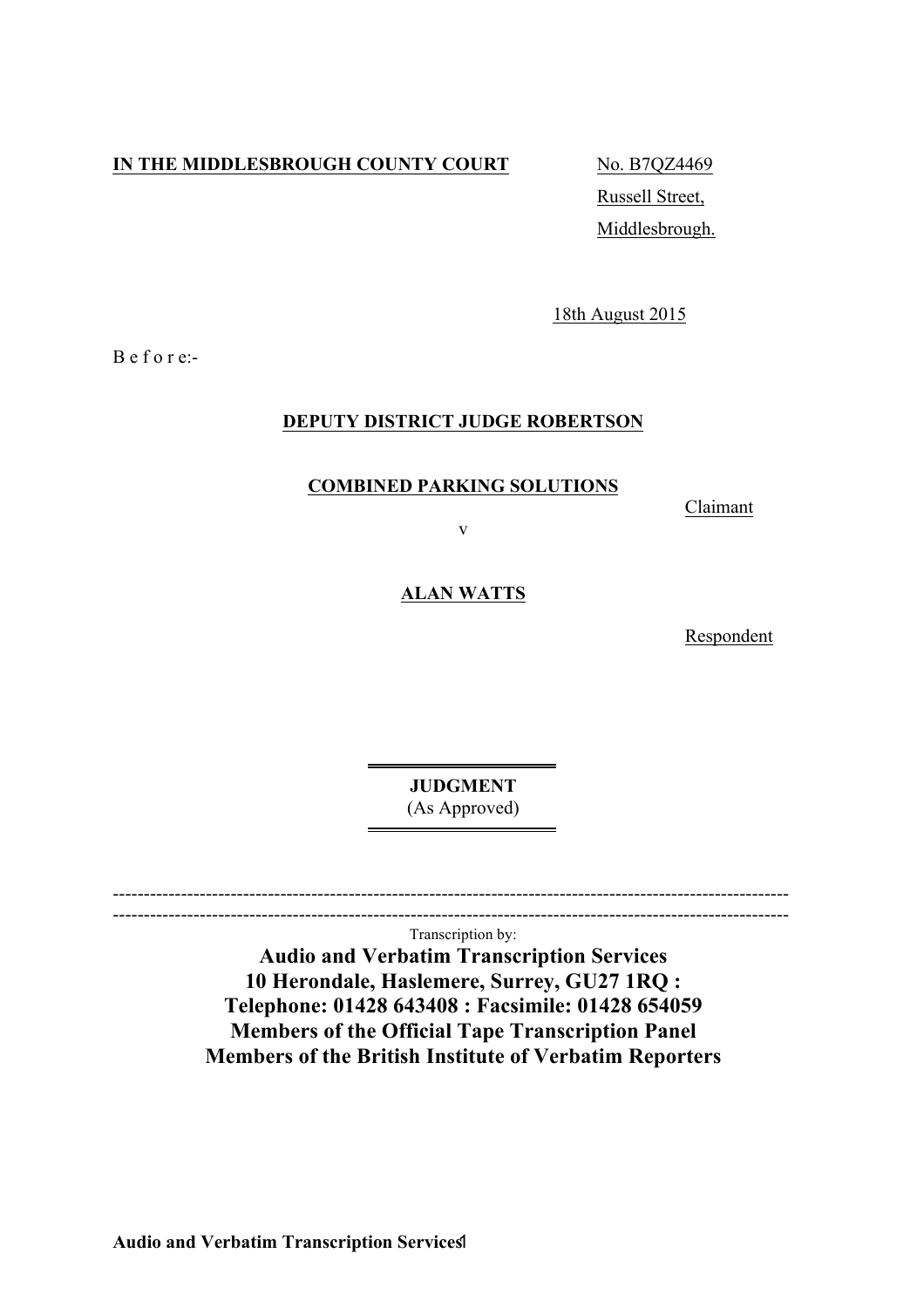### **DEPUTY DISTRICT JUDGE ROBERTSON:**

- 1. This is a claim by Combined Parking Solutions, who I shall refer to as "CPS", for the recovery of a parking charge relating to the car park at the Sun Centre. The charge was £100 initially, reduced to £60 if paid within 14 days, but increased to £150 if not paid prior to reference to a debt recovery agent or legal proceedings were commenced by CPS. In this case the charge claimed therefore was £150.
- 2. CPS are not the owners of the car park but operate it under licence from the landowners. This claim is made against Mr. Watts who parked his car in the Sun Centre car park very briefly on the  $9<sup>th</sup>$  October 2014. The claim is said to be made under a contract between CPS and Mr. Watts. Every contract consists of an offer and acceptance. In most cases the offer and acceptance are clear to see either by word of mouth or in writing from both contracting parties. This case is different. CPS do not have a presence in the car park and so do not make a verbal offer to the motorist to accept. For the same reason there is no written agreement signed by both parties. CPS make their offer in notices which are displayed in the car park. There is one on the wall of the Sun Centre which the motorist may see on his way into the car park, but may not see, and if seen may not read as the car is moving. However this sign and all signs are large and bright red and at the top state a warning in large print with blue parking signs on each side. There are signs situated in the parking bays. They are prominently positioned, clear and legible. The signs clearly indicate that they constitute a contractual agreement. The land is shown to be private and the parking facilities are for customers of the Sun Centre whilst using their facilities. The offer relied upon is contained in a notice and reads:

"The landowner and its agents also offers all members of the public who are not parked in accordance with the above terms" that is the customers of the Sun Centre "the right to park on this land at a cost of £100 per vehicle per 24 hour period. This will be reduced to £60 if full payment is received by CPS within 14 days of issue."

3. I also should say that it says that to cover additional administration costs the charge will increase by £50 per charge plus Court/collection costs if the charge remains unpaid and debt recovery or legal action is commenced to recover the unpaid charge. The notice does conclude with a notice which reads:

> "Do not park or leave your vehicle here unless you understand and agree to all the above terms and conditions."

4. On the day in question Mr. Watts was due to attend a pre-meeting at 9:30 for a meeting at 10 a.m. at Hornby Library which is I think adjacent to, but does not form part of, the Sun Centre. Therefore, Mr. Watts did not qualify for free parking. Mr. Watts was running late and had not been to that car park before. He knew from experience that libaries, which he had attended previously did have free parking. He thought that was the position. He assumed that was the position. He did not see the sign on the wall at the Sun Centre and none of the signs in the car park. It is accepted that he parked close to at least one of the